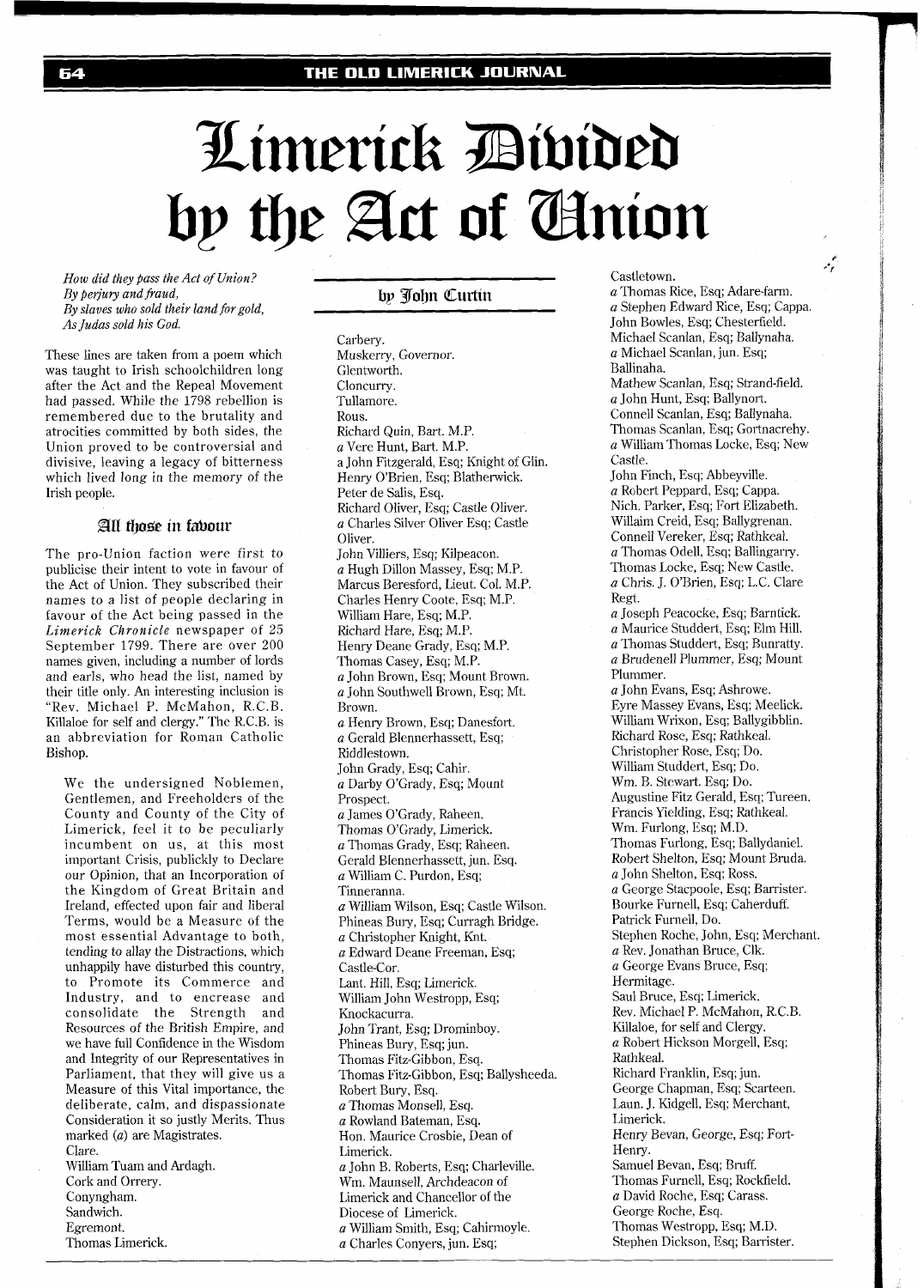Samuel Dickson, Esq; Ballysimon. John Alexander Tomkins, Esq; Limerick. Joseph Wilson, Esq; Belville. William Bindon, Esq; Limerick. Samuel Bennett, jun. Esq; Ballinvara. a Lullum Batewell, Esq; Fortland. James Bennett, Esq; Newlawn. a John Creagh, Esq; Waterville. Roger Adams, Esq; Ballycullane. John Bayle, Ballyregan. John Blake, Esq; O'Brien's-Bridge. a John Dwyer, Esq; Castle-Connell. John Dwyer, jun. Esq. McN. O'Brien, Esq; Synglin. John Dickson, Esq; Barrister. James Boyle, Kildonnell. Daniel McCarthy, Fanningstown. Patrick Vaughan, Kilmurry. John Vaughan, Kilmurry. Jeffrey Foot, Esq; Limerick. James Kennedy, Merchant. Henry Brady, Esq; Merchant. James O'Sullivan, Esq; Merchant. Sober Hall, Esq; Limerick. Rev. James W. Ormsby, Clk. Christopher Meade, Esq; Merchant. Henry Dwyer, Esq; Merchant. Sexton Bayley, Esq; Do. George Maunsell, Esq; Milford. Pary Baylee, Esq; Limerick. John Torrance, Esq; Merchant. Rev. H. I. Ingram, Clk. Edward Flin, Limerick. Joseph Flin. Do. Edward Flin, jun. Do. John Kent, Esq; Do. Edward Fitzgerald, Esq; Do. Hugh Brady, Do. Hugh Brady, Esq; Do. Charles Fitzgerald, Esq; Shepperton. John McCreight, Esq; Wycombe. Rev. Abraham Seawright, Limerick. Charles O'Connor, Woodmount. a Rev. John Graves, Clk. a George Lloyd, Esq; Mt. Catharine. George Hewson, Esq; Rathkeal. John Sargent, Esq; Limerick. Rev. Richard Standish, Clk. a Edward Lloyd, Esq; Heathfield. John Fennell, Esq; Limerick. Clifford Jackson, Esq; Jackson's Turret. John Fennell, jun, Esq; Richard Dickson, Esq; Capt. Co. L.M. a Rev. William Butler Odell, Clk. Laurence Ryan, Esq; Limerick. John Odell, Esq; Ballyhahill. Wm. Moore, Esq; Lieut. Royal Navy. Richard Odell, Ballyhahill. Wm. Odell, Ballyhahill. Alex. Odell, Esq; Ballingary. Frederick Price, Esq; Limerick. John Cox, Esq; Ballynoe. Michael Robert Bowman, Esq; Adare. Miles Miniter, Ashborough. George Hodges, Esq; Castle-quarter. Dobbin Casey, Gortrue. Arthur Roche, Esq; Limerick. Edward Fitzgerald, Gortrue. David Fitzgerald, Gortrue. Robert Rawleigh, Garryfin. Thomas Enraght, Esq; Rathkeal. Richard Stephenson, Esq; Curraheen. James Condon, Esq; Scart. John Condon, Esq; Scart.

Paris Anderson, Rathkeal. Michael Bowman, Rathkeal. Thomas Stone, Do. John Greatreaks, Do. Joseph Walker, Belville, Esq. Francis Spring, Walker, Do. Gent. Lloyd Walker, Do. Mathew Enraght, Do. P. Culhane, Do. Thonias O'Brien, Do. James Burke, Arlemonde. Boyle Vandeleur, Esq; Major Clare Regt. Christopher Meade, Esq; Limerick. Samuel Raymond, Esq; Do. Rev. John Duddle, Clk. Wm. Long, Esq; Limerick. Richard Norris, Esq; Do. Joseph Gubbins, Esq; Merchant. John Gabbeti, Esq; Merchant. Thomas Edwards, Esq; Fort Union. Lau. Duracke, Esq; Merchant. Henry Rochfort, Esq; Capt. D. and C. Fencibles. G. Hall, Esq; Major 78th Regt. a Jeremiah Ryan, Esq; Abingdon. John Ryan, Esq; Do. James Anglim, Esq; Merchant. Rev. John Hoare, Clk. Rev. W. Deane Hoare, Clk. Rev. D. Hoare, Clk. Denis Lyons, Esq; Merchant. George Ryan, Esq; Merchant. James Lyons, Jas. Esq; Merchant. John Bennett. Edy Lacy, Merchant. Charles Dodgson Hoare, Gent. Michael Rochfort, Esq; Limerick. Edmond Blood, Esq. John Smith Thwaites, Esq; Limerick. John Lloyd, Esq; Upper Portrane. Bury Alps, Gent. John O'Keeffe, Merchant. a Rev. William Rose, Clk. Edward Grogan, Esq; Grey-Bridge. Bassett Dickson, Merchant. Thomas Burke, Brewer. Edward Lynch, Merchant. Thomas D. Hunt, Scatiery. James Colthurst, Esq; Limerick. Rev. William Lewis, Clk. Michael Blood, Esq; Limerick. John Howly, Esq; Merchant. John McKnight, M.D. John Harrigan, Merchant. Edward Sayers, M.D. Robert Warburton, Esq; Capt. R. Navy Rev. Thady Lynch, St. Michael's Parish. Patrick Arthur, Merchant. Daniel O'Connor, Merchant. Samuel Hunter, Merchant. Thomas Bonfield, Merchant. James Crawley, Esq; Whitehall. Bryan McMahon, Esq; Limerick. George B. Crawley, Esq; Whitehall. Mich. Goggin, Limerick. Charles Sargent, Esq; Do. Philip Wm. Russell, Merchant. George Alps, Limerick. John Power, Do. Thomas Orr, Do. John Mullock, Do. Patrick McNemara, Merchant. Paul Rochfort, Merchant.

George Dodd, Limerick. Oliver O'Brien, Brewer. John O'Brien, Limerick. Richard England, Merchant. Edward Ryan, Merchant. John Kennedy, Limerick. Robert Harding, Merchant. Mich. P. Clarke, Limerick. John Fitzgerald, gent. John Wm. Reidy, Merchant. David Dwyer, Esq; Kilmore. Rev. Thomas Burgh, Clk. Charles Keating, Merchant. Patrick Gromwell, Merchant. Thomas O'Brien, Merchant. J. Fitzgerald, Esq; Capt. H.M. Service. Wm. Hiffernan, Esq; Limerick. Giles Daxon, Esq. Peter Hallinan, Merchant. Francis Hallinan, Merchant. Wm. Dwyer, gent. Limerick. Robert Lynch, Merchant, Limerick. John Nowlan, Limerick. Richard Murray, Apothecary. Thomas Hartnett, Limerick. White and McSwiney, Merchants. a Wm. Anderson, Esq; Fox-Hall. Sam. Furnell, Mainisternene, gent. Francis Walker, Gardenfield. Richard Graham, Sandfield. a Rev. John Bennett, Bruff. Gerald Fitzgerald, Esq; Ballinvira. Robert Bevan, jun. Esq; Bruff. John Bourke, Tiremore. James Griffin, High-Hall. George Morgan, Old Abbey. Edward Morgan, Dunmoylin. Peter Griffin, Shanagolden. Gerald Griffin, Corgreg. Thomas Murray, Dunmoylin. Patrick Fitzgerald, Duncaha. Garrett Barry, Do. John Fitzgerald, Ballintabla. John Stanley, Flean. James Ryan, Bohir. Michael Bourke, Do. Patrick Dwyer, Do. Edmond Kielly, Liscordane. Thomas Ambrose, Do. Joseph Donovan, Liscordane. John Madigan, Ballyegny. Daniel Madigan, Do. Thomas Ambrose, Ballyegny. Robert Cussen, Do. James Cussen, Do. Rev. Edward Jeffreys, Clk. Newcastle. Edward Carte, Do. John Eastcott, Do. Wm. Eastcott, Newcastle. Michael Fitzgerald, gent. Adam Dulmage, gent. Rathkeal. Rev. Joseph Jones, Clk. Wm. Enraght, Esq; Mount William. Edward Hayes, gent. Limerick. Andrew Jeffreys, Merchant. Samuel Johns, Notary Public, Limerick. William Crilly, gent. Limerick. Thomas Bowman, sen. Cragville. George Davenport, Rathkeal. George Hopkins. Dominick Sarsfield, gent. Coonagh. Thomas Quin, Tobacconist. William Warren, gent. William Warren, jun. gent.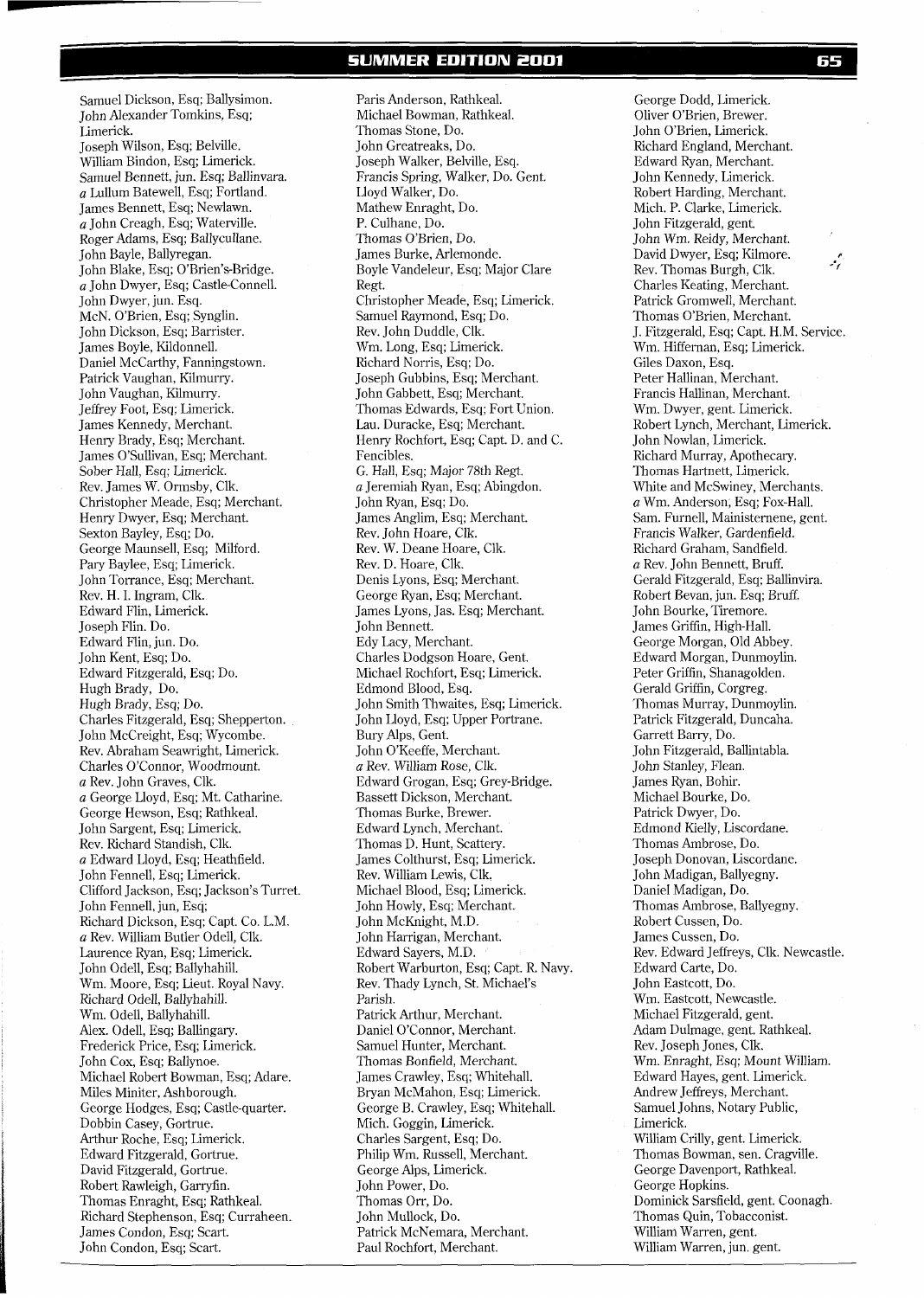Robert Warren, gent. Benjamin Godkin, Bruff. Thomas Bennett, Do. Robert Bevan, Esq; Do. Edward Wyse, Do. Roger Donohoe, Do. Edward Luffan, Do. Patrick Meade, Do. Edward Connor, Do. Denis O'Connor, Do. John Meade, Do. James Martin, Do. Thomas Ievers, Do. Michael Carroll, Do. James Keane, Do. John Garland, Do. Thomas Tubbs, Do. Joseph Gubbins, jun. gent. Edward Devereux, Bruff. Rev. Derby Bulkely, Do. Edmond Bennett, Do. John Wrixon. gent. Limerick Martin Casey, Limerick. Henry Potter, gent. Patrick Sheeran, Rathanny. Michael Kent, Limerick. Edward Meade, Do. Simon Kent, Do. Edmond Meade, Do. Bernard Flyn, Do. Henry Adams, gent. Thomas McGuire, Limerick. James Dwyer, Do. Edward Worrell, Do. John Moore, Do. Robert Waller, Do. Stephen Goggin, Do. Roger McGuire, Do. Joseph Ledbetter, Do. Peter John O'Keeffe, Merchant. Joseph Ryan, Limerick. David Griffin, Do. Thomas Bennett, jun. Bruff. Edward Wise, Do. Thomas Griffin, Fairy Hill. Gerald Fitz-Gibbon, Ballinaline. Dennis O'Keeffe, Newcastle. Allan Graham, Gent. Do.

## All Against

The publication of the list of people in favour of the Act of Union being passed spurred those opposed to it into action, albeit over three months later. In *The Limerick Chronicle* of 11 January 1800, a list of people expressed their opposition to the Union. The list was much larger, but despite the inclusion of a handful of nobility and M.P.s, it did not carry the same gravitas as the pro-union list. It read as follows:

County and County of the City of Limerick.

The Sense of the County and County of the City of Limerick having already been declared against a Legislative Union, at Meetings Constitutionally held by the respective Sheriffs, it would be unnecessary for the Individuals of those Counties to depreciate a Measure that had already been marked with general reprobation.

## THE OLD LIMERICK JOURNAL

But a List of Signatures having since appeared in favour of the proposed Union, we think it necessary by publishing our Names, to shew the World that the Sense of those Counties has not Changed, is not Changing, but remains Unalterable on the Subject, and we trust and hope our Representatives in Parliament will concur in opinion with us, and will therefore use every Exertion in their Power to resist such a Measure should it again be submitted to Parliament. De Vesci. Massy. Hon. John Massy, Massy Park. John Prendergast Smyth, Limerick. Edward Croker, Ballyneguard. William Thomas Monsell, M.P. Hon. Edward Massy, Limerick. Christopher Tuthill, Faha. John Wolfe Forenaughts, M.P. Standish Grady, Elton. George Evans, Bulgeden, M.P. Thomas Vereker, Limerick. Wm. Henry Armstrong, Mt. Heaton, M.P. Rev. Thomas Grady, Littleton. Charles Vereker, Roxborough, M.P. Ralph Westropp, Sen. Roxborough. Richard Harte, Coolruss. William Johnson Harte, ditto. Frederick Lloyd, Limerick. Ralph Westropp, Attyflin. John Westropp, Attyflin. Michael Furnell, Ballycahane. Standish Grady, Grange. Joseph Gabbett, High-park. William Gabbett, Prospect. Thomas Maunsell, Plassy. Robert Maunsell, Limerick. Bolton Waller, Bushy-park. Hon. George Massy, Hoy-park. Hon. George E. Massy, Stagdale. George Massy, Stagdale. Richard Taylor, Holy-park. Hugh Ingoldsby Massy, Rochestown. Hon. Robert Moore, Dublin. Richard Maunsell, Quinsborough. Edmond Brown, New-Grove. Henry Baylee, Loughgur. Rev. Thomas Lloyd, Castle-Lloyd. James Cooper, Cooper-hill. Sir Cape1 Molineaux, Bart. Henry Fosbery, Carton. Francis Fosbery, Curra-bridge. Thomas F. Maunsell, Ballybroode. Thomas Roche, merchant, Limerick. Henry Bevan, Camass. John Adamson, sen. Newborough. John Adamson, jun. Ditto. Michael Marshal Apjohn, Linfield. Thomas Alley, Merchant, Limerick. Hugh Baker, Massy-Park. Robert Bradshaw, Ballyvalado. Robert Briscoe, Ballyseeda. James John Bouchier, Baggotstown. William Burns, Tervoe. Daniel Burns, ditto. Richaed Boyle, Carrigg. John Brown, M.D. Rathkeal. Robert Bradshaw, Alleen. Ben. Bennett Bradshaw, Mt. William. Robert Bradshaw, Tantore. George Bennett, Castlecrea. George Bennett, Robertstown.

John Butler, Kilcoolen. Patrick Butler, ditto. James Barry, Friarstown. Isaac Butt, Lisavara. Francis Blackwell, Brosky. James Barry, jun. Robert Baker, merchant, Limerick. Anthony Bodkin, merchant, Limerick. Thomas Bluett, merchant, ditto. James Bourchier, Kilcullane. **<sup>P</sup>** Henry Buchanan, merchant, Limerick.<sup>\*</sup> Alexander Blood, Limerick. Neptune Blood, ditto. John Bouchier, ditto. Henry Bowles, merchant, ditto. William Bowles, merchant, ditto. Joseph Barrington, merchant, ditto. Patrick Bluett, merchant, ditto. John Blackburn, Snugsborough. Thomas Bradshaw, Mt. Sion. Robert Bradshaw, ditto. Samuel Banks, merchant, Limerick. Edward Croker, jun. Grange-hill. James Creed, Maidstown. Robert Crips, Edwardstown. Henry Pierce Carroll, Limerick. Paul Cudmore, Ballymartin. Daniel Cudmore, Manister. Edward Cudmore, Limerick. Owen Carroll, Killecalla. Patrick Carroll, Carrigg. Charles Carthy, Carrigg. John Carthy, ditto. Carroll Callaghan, Tervoe. William Connery, Limerick. John Connery, Cahirconlish. Nicholas Connery, ditto. John Cussen, Mt. Fox - or Rockfield. Laurence Cussen, ditto. Bartholomew Cavanagh, Patricks-well. Robert Creed, Maidstown. Harrison Clanchy, Cahirconlish. Joseph Crips, Limerick. Andrew Callinan, merchant, ditto. Thomas Callinan, merchant, ditto. Henry Collis, merchant, ditto. William Cox, Ballynoe. Richard Clarke, Limerick. Edward Collis, ditto. Patrick Clanchy, merchant, ditto. Francis Ceagh, ditto. Peter Connery, merchant, ditto. Patrick Connery, merchant, ditto. George Clanchy, Cahirconlish. Mathew Crannitch, Anglesbro. Moore Connery, Bohirgarde. Nicholas Cooke, Ballygriston. Michael Connors, Inch St. Lawrence. James Darcy, Knockaderry. William Dalton, Cahagaroach. John Dwyer, Griston. John Dwyer, Griston. John Dawson, Ballyfruta. Patrick Dowly, Aharlough. Denis Daly, Ballynamona. John Danaher, Ballyfood. Patrick Dinneen, ditto. John Dalton, Ballyfruta. Michael Daly, Kealogues. Thomas Dalton, Ballyfruta. Timothy Donoghen, Kilscanlon. Edward Doherty, Park. Dennis Daly, Ballinemona. John Dartnell, merchnt, Limerick. Edward Dartnell, merchant, Limerick.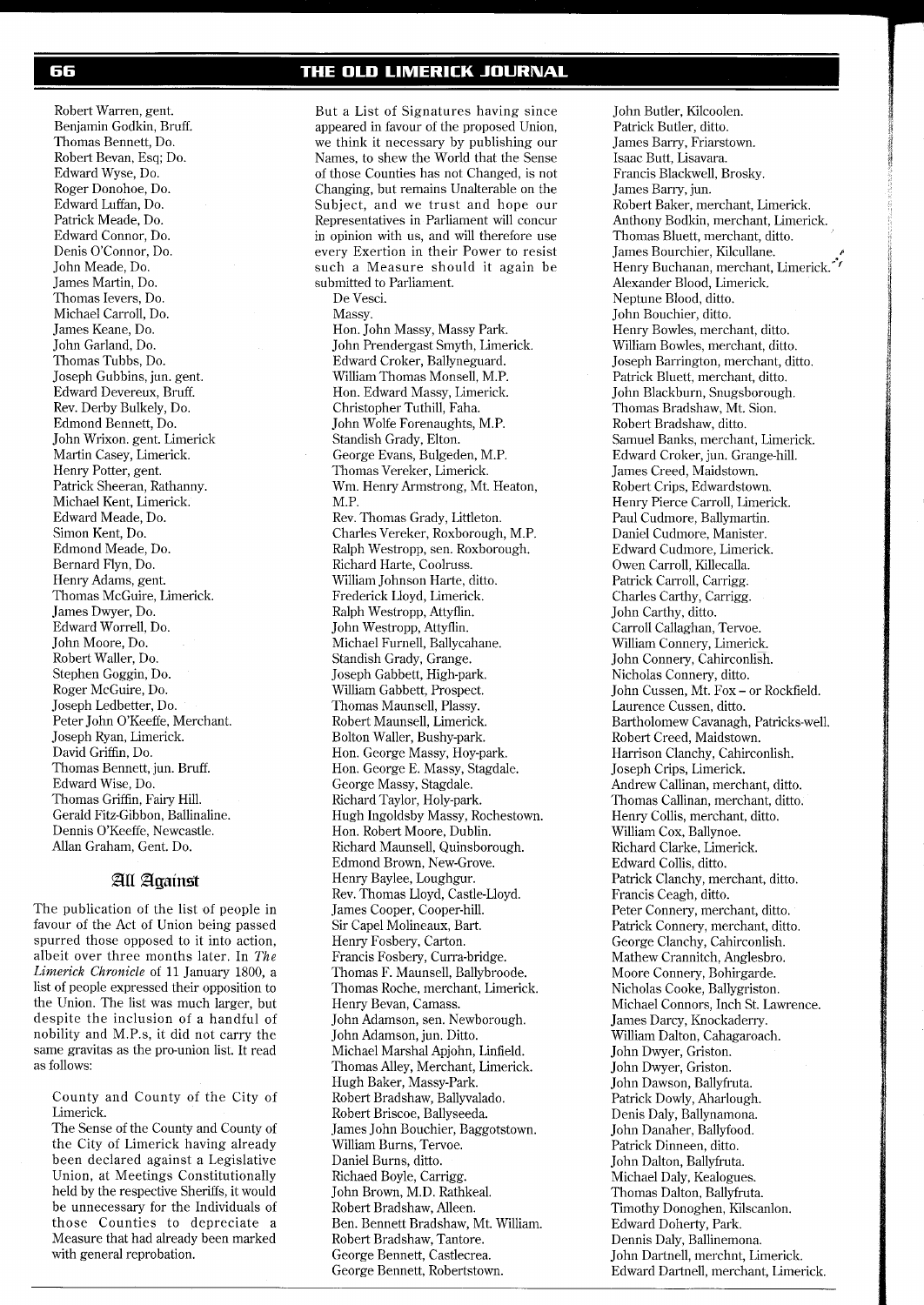**SUMMER EDITION 2001** 

John Norris Russell, merchant, ditto. James Dwyer, ditto, ditto. Ringrose Devereux, ditto, ditto. Benjamin Douglas, ditto, ditto. Edmond Dundon, Cross. John Denmead, Limerick. Robert Evans, Knockavilla. Samuel Evans, Tipperary. John Evans, Moige. Andrew Ellard, Littleton. William Fosbery, merchant, Limerick. William Fitzgerald, merchant, ditto. Gerald Fitzgerald, Tarbert. William Finch, Maryville. David Ferguson, Annitt. Terence Ferguson, merchant, Limerick. David Ferguson, jun. Rootah. William Ferguson, merchant, Doonass. Robert Ferguson, David, do. Limerick. Richard Fitzgerald, Limerick. William Flanagan, merchant, ditto. Maurice Fitzgerald, ditto, ditto. William Fennelly, ditto, ditto. John Fitz Gerald, ditto, ditto. William Fitzgerald, ditto, ditto. John Franklin, Cabinet-maker, ditto. Terry Ferguson, Limerick. David Ferguson, merchant, Limerick. Thomas Fowls, ditto, ditto. John Ferguson, jun. ditto, ditto. James Fitzgerald, Galbally. Standish Grady, Lodge. Joseph Gabbett, Limerick. William Gabbett, Mount Minnitt. Joseph Gabbett, ditto. Joseph Gabbett, jun. Limerick. Joseph Gabbett, Park. J.B. Gabbett, Limerick. John Green, Greenmount. Francis Green, Toryhill. Sam. Barker Green, High Park. Edmond Gallivan, Tervoe. Thomas Gloster, ditto. Robert Green, Clarina. Thomas Geary, Rivermount. William Geary, Mount Earl. Jeremiah Grady, Ballybronogue. Godfrey Green, Greenmount. William Goggin, Limerick. Arthur Gloster, ditto. Thomas Goggin, ditto. Michael Goggin, ditto. Daniel Gabbett, ditto. William Gilmore, ditto. Michael Gorman, merchant, ditto. Joseph Gabbett, ditto. T. McMahon Hiffernan, Liskennett. John Hallinan, M.D. Robin Hodge, Tervoe. John Henraghty, ditto. Patrick Hiffernan, Carrick. George Hargrove, Limerick. William J. Holland, Limerick. Matt Honan, merchant, Limerick. George Hill, Manister. Uriel Harte, Limerick. Averal Hill, Limerick. William Hunt, Limerick. Vere Hunt, ditto. Mathew Hogan, merchant, ditto. John Harding, ditto, ditto. John Hogan, ditto, ditto. Peter J. Hogan, ditto, ditto.

Maurice Holway, Ballyasa.

William Howell, Park. Thomas Holmes, Ahanalack. Patt. Hiffernan, Drumskeen. O'Halloran, M.R.I.A. Dennis Hogan, Kilscanlan. John Hiffernan, Ballyard. Richard Ievers, Athlacca. Robert H. levers, ditto. William Johnson, Bettyville. Rev. Joseph England Johnson, ditto. William Jephson, Limerick. John Kelly, Ballyanna. Darby Kelly, Ballynamudda. Thomas Kearney, Carragaroach. Francis Kearney, ditto. John Kennedy, Raheennamoderagh. William Kesnartin, Curroughdinge. Michael Keyes, Mitchelstown Down. Edward Keyes, Abington. Richaed Keyes, ditto. James Kerby, Rathjordin. David Kelly, sen. Killonal. David Kelly, jun. ditto. James Kelly, ditto. Daniel Kerby, Ballyvorneen. John Cuffe Kelly, Bruree. Laurence Kerby, Ballyhobin. James Keys, Carrickogullin. John Keys, ditto. Timothy Kett, Tervoe. Charles Keating, merchant, Limerick Cornelius Kelly, ditto, ditto. William Keating, ditto. Matt Kenny, merchant, ditto. John Kenny, ditto, ditto. Thomas Lane, Limerick. Richard Lane, M.D. ditto. George Leake, jun. Rathkeal. Jonas Leake, ditto. Richard Leake, Limerick. Richard D. Langford, Kilcosgrive. John Lloyd, Dublin. Richard Lloyd, Urard. Rev, Edward Lloyd, Limerick. Samuel Leake, Rathkeal. Patrick Lynch, Tervoe. Michael Lynch, ditto. Thomas Lane, jun. Limerick. Thomas Lloyd, ditto. Thomas Lunham, ditto. Robert Lewis, Ballymudda. John Massy, Glinville. Hugh Massy, Glinville. Rev. William Massy, jun. Tipperary. Rev. William Massy, Clonbeg. Creagh Massy, Glinville. Charles Massy, Glinville. Godfrey Massy, Capt. in Sir E. Leslie's Fencibles. Mason Massy, Prospect. George Massy, Turrets. William Massy, jun. Glinville. John Molony, merchant, Limerick. John Thomas Meade, ditto, ditto. Edward Morony, Ballyclough. John Mason, Limerick. Henry Massy, Cork. Hugh Massy, Ardnamoher. Patt Molony, merchant, Limerick. Westropp Morony, Limerick. William Marritt, ditto. John McAdam, ditto. Rev. Samuel Maunsell, Ballybrood. Rev. Godfrey Massy, Effin. James Molony, Bruree.

George Maunsell, Clk. Drumcree. Thomas Maunsell, Clk. Dublin. Thomas Magnier, Gornalina. Terence Monsell, Kilcoleman. Rev. Dr. Maunsell, Limerick. Joseph Mason, Cooleen. Meredith Monsell, Limerick. James Molony, Parkenree. William Molony, Dunkip. Thomas Meade, Tervoe. Thomas McAdam.<br>Thomas Meany Roskill **1986** Thomas Meany, Boskill. A. Massy. Adam Milton, Garrinaroe. John Massy, Loughmore. Fergus Massy, Newtown. William Maunsell, Tervoe. William Massy, Glinville. Edward Moore, Moorescourt. Thos. Maunsell, Red-Gate, Dublin. William Norris, Limerick. Edward Nash, Ballytigue. John Nash, merchant, Limerick. David O'Brien, Curradin. Edmond O'Donnell, Ballinamud. William O'Brien, Banteen. Dennis O'Brien, Duntryleague. Robert O'Callaghan, Limerick. Terence O'Brien, merchant, Limerick. Terence O'Brien, ditto. Matt. O'Brien, Limerick. Bartholomew O'Brien, Lombardstown. James O'Connor, merchant, Limerick. Francis O'Connor, Croumlacken. John O'Brien, M.D. Newcastle. Denis O'Brien, ditto. Thomas O'Neal, ditto. Michael O'Brien, Newtown. Simon O'Donnell, Limerick. George O'Donnell, ditto. John Ormsby, ditto. William O'Regan, ditto. John O'Hogan, ditto. Edward Ormsby, ditto. Richard Parsons, Cragbeg. Thomas Johnson, Ballinamudda. Thomas G. Peacock, Fort Etna. Richard Peacock, Dooneen. Villiers Peacock, ditto. George Evans Parker, Doonass. William Parker, Landsdown. Thomas Purcell, Corkamore. John Purcell, Tervoe. James Parker, Broskill. Patrick Power, merchant, Limerick. H. Jacob Poe, ditto. Edward Portly, merchant, ditto. Nicholas Power, ditto. James Peacock, Williamstown. John Parker, Limerick. Hickman Rose, Ballynaraban. Robert Ryves, Rahinarnadderagh. Thomas Reilly, Carrigg. John Riordan, Ballyvorneen. Timothy Riordan, ditto. Peter Ryan, Raheenamadry. Joseph Roberts, Newtown. Robert Rogers, ditto. Patrick Ryan. Abraham Russell, merchant, Limerick. Timothy Ryan, ditto, ditto. Luke Row, Limerick. Philip Russell, merchant, ditto. Martin Rahilly, M.D. ditto. Eustace Rahilly, Limerick.